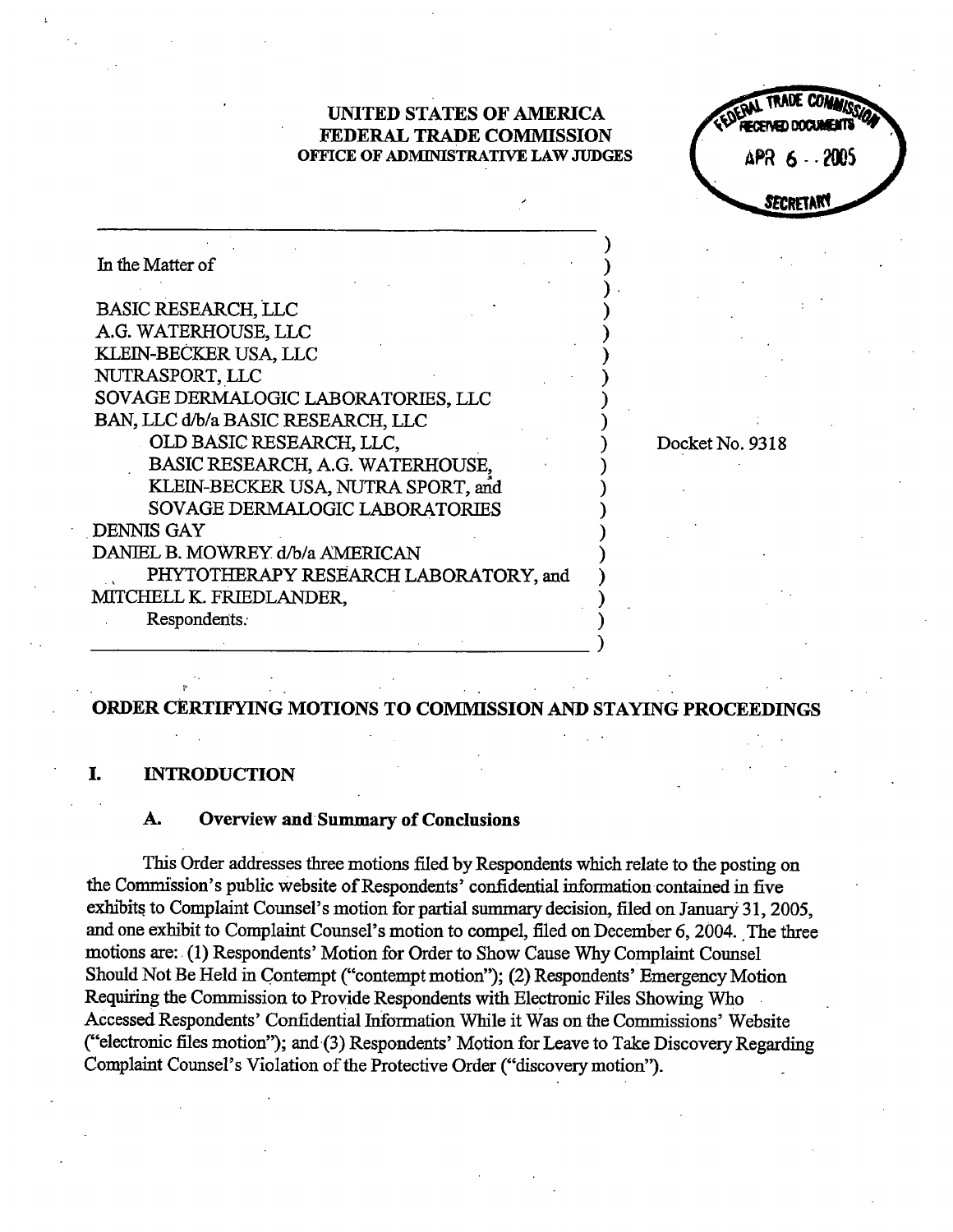Upon review of the pleadings and attachments, including sworn declarations, it is determined that Respondents' three motions must be certified to the Commission because: (1) the motions raise allegations, *inter alia*, requiring determination of matters beyond the merits of the violation of law charged in the Complaint; (2) the challenged conduct appears to involve components of the Commission and/or employees other than Complaint Counsel; and (3) the requested relief exceeds the authority delegated to the Administrative Law Judge ("ALJ"). 16 C.F.R. § 3.22(a). See also 16 C.F.R. §§ 3.42(c)(10), 3.42(h); In re Drug Research Corp., 63 F.T.C. 998, 1963 FTC LEXIS 43, \*36-37 (Oct. 3, 1963). For these same reasons, no recommendations on the appropriate disposition of the motions can be provided. Rather, the Commission is best suited to assess the public interest in this matter, to review the actions of Commission employees, and to determine the appropriate remedy to ensure industry confidence in the integrity of the Commission's policies, practices, and procedures that are designed to protect confidential information.

### **B.** Procedural Background

On February 22, 2005, Respondents Basic Research, LLC ("Basic Research") and Ban, LLC ("Ban") filed the electronic files motion seeking expedited briefing and an order compelling the Commission to provide Respondents with electronic files showing who accessed Respondents' confidential information while it was posted on the Commission's public website.

On February 22, 2005, Complaint Counsel filed a partial response ("electronic files response") to Respondents' electronic files motion, requesting additional time to file a supplemental response. By Order dated February 22, 2005, Respondents' request for expedited briefing was granted and Complaint Counsel was ordered to file a supplemental response, including sworn statements, by February 25, 2005.

On February 25, 2005, Complaint Counsel filed its supplemental response to Respondents' motion, including sworn declarations ("electronic files supp. response").

On March 4, 2005, Respondents filed their reply ("electronic files reply").

On March 9, 2005, Basic Research, LLC; A. Waterhouse, LLC; Klein-Becker USA LLC; Nutrasport, LLC; Sovage Dermalogic Laboratories, LLC; Ban, LLC; Dennis Gay; Daniel B. Mowrey; and Mitchell K. Friedlander ('Respondents'') filed two motions - the contempt motion seekig an order to show cause why Complaint Counsel should not be held in contempt and the discovery motion seeking leave to take discovery regarding Complaint Counsel's violation of the Protective Order.

By Order dated March 9, 2005, Respondents were ordered to show cause as to what confidential information was posted on the Commission's public website, and Complaint Counsel's motion for partial summary decision, at issue in Respondents' motions, was stayed.

 $\overline{2}$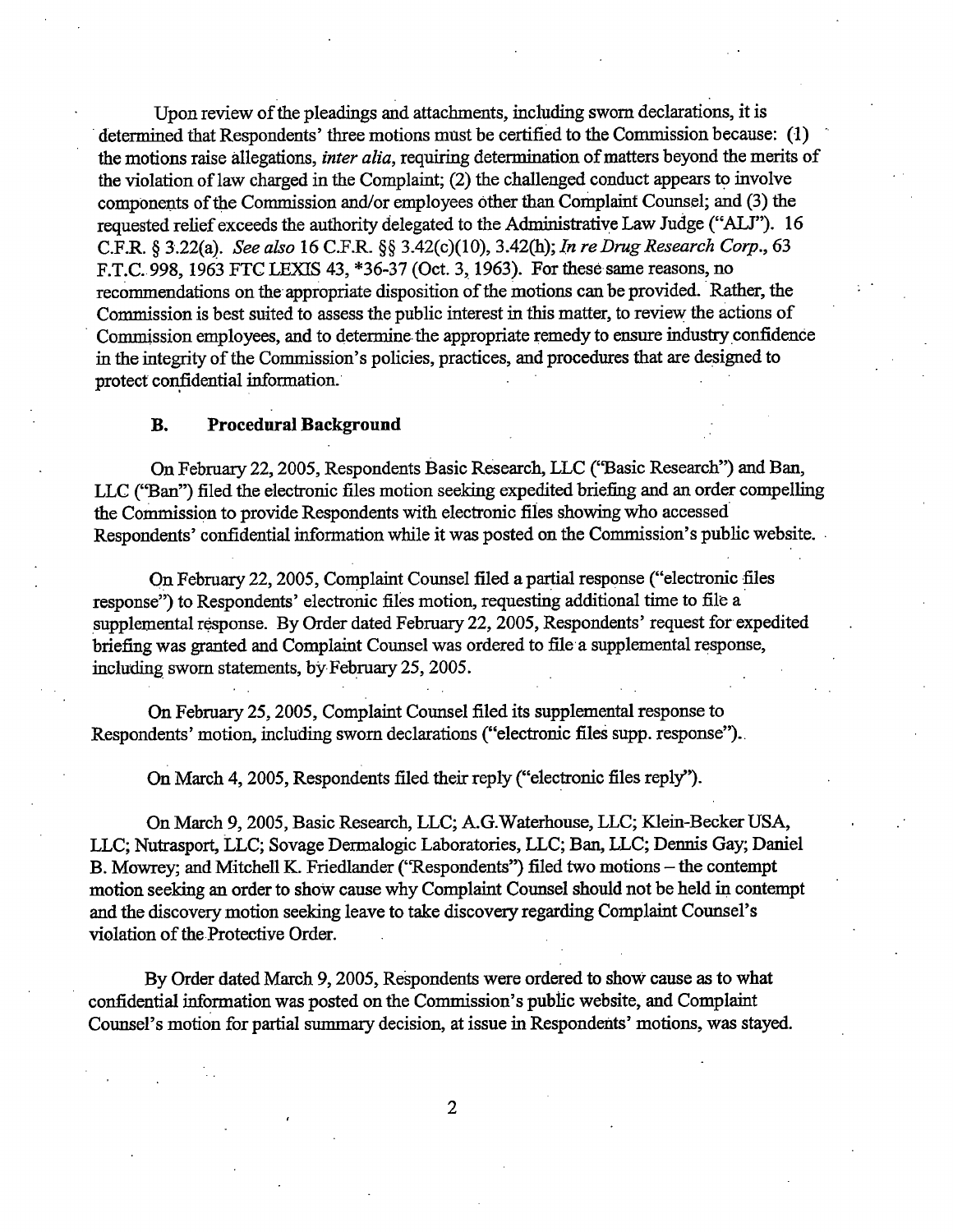On March 16, 2005, Respondents Basic Research and Ban filed a response to the order to show cause ("show cause response").

On March 21, 2005, Complaint Counsel filed a consolidated opposition to Respondents' contempt and discovery motions ("consolidated opposition").

On March 29, 2005, the parties were ordered to file amended pleadings which properly limited the facts, legal analysis, and arguments that were filed as "Subject to Protective Order" or "non-public document." The parties filed amended pleadings consistent with this Order on or before April 5, 2005.

The pleadings and attachments discussed in this Order are voluminous and are a part of the Commission's official record. Accordingly, they are not attached hereto.

## C. Summary of the Parties' Positions

Respondents contend that from February 15, 2005 to February 17, 2005, the Federal Trade Commission (the "Commission"), in violation of the Protective Order Governing Discovery Material ("Protective Order"), the Commission's Rules of Practice ("Rules"), and Respondents' rights, posted Respondents' confidential and attorneys' eyes only information on the Commission's public website. Electronic files motion at 2; contempt motion at 3-4. As a result of this action, Respondents allege irreparable harm and argue that the only appropriate remedy for such injury is an order striking the Complaint and granting monetary sanctions. Contempt motion at 5-6, 23-35. Respondents also seek certain electronic files showing who. accessed their confidential information while it was posted on the Commission's public website. Electronic files motion at 2-3. In addition, Respondents seek discovery including depositions of Complaint Counsel, deposition of a member of the Office of the Secretary, and documentary, evidence. Discovery motion at 9-13.

Respondents state that there were six exhibits posted on the Commission's public website which contained confidential information: five exhibits to Complaint Counsel's motion for partial summary decision, which was filed on January 31, 2005, and one exhibit to Complaint Counsel's motion to compel production of documentary material and answers to interrogatories. which was filed on December 6, 2004. Show cause response at 7-14. According to Respondents, these six exhbits include: trade secrets in the form of product formulations for the products at issue in this litigation; Respondents' confidential business records; and a particular individual's private consumer email. Show cause response at 7-14 and attached sworn declaration of Respondent at  $\P$  5-36.

Complaint Counsel acknowledges that the questioned exhibits to its motion for partial summary decision were posted on the Commission's public website. Electronic files response at 2. According to Complaint Counsel's sworn declaration, and the certificate of service, Complaint Counsel filed the non-public version of the motion for partial summary decision and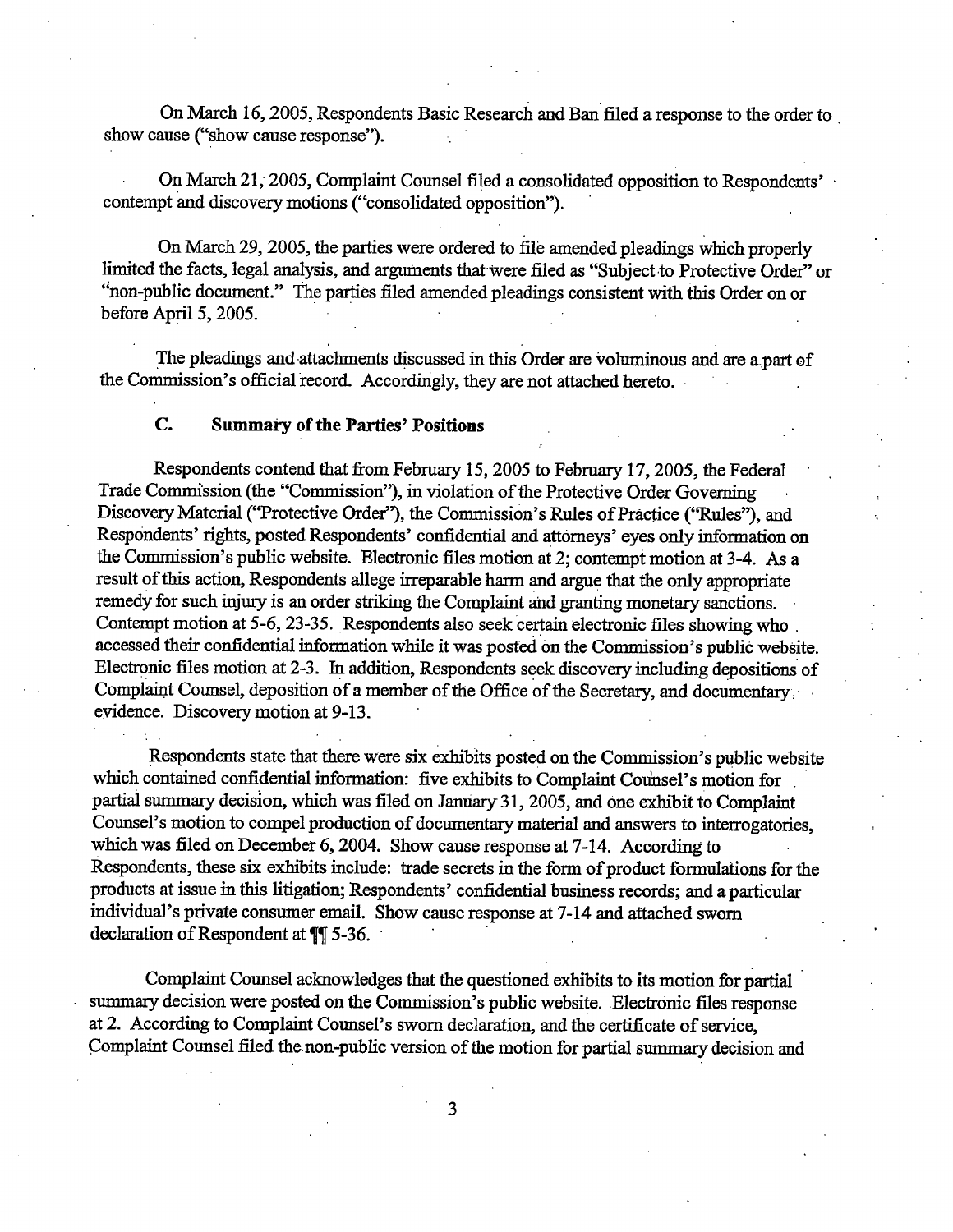the exhibits thereto in hard copy, on diskette, and via email, and served the files on Respondents via email, "consistent with how Complaint Counsel filed and served non-public pleadings in this matter until February 17, 2005." Electronic files supp. response at attachment B (sworn declaration of Complaint Counsel),  $\P$  13 and exhibit 1. These exhibits were identified by Complait Counsel as being "Subject to Protective Order" and a redacted public version of the exhibits was filed on February 7, 2005. Id. at  $\P$  $I$  4-16. Complaint Counsel alleges that the nonpublic version of the exhibits to its motion for partial summary decision was posted on the Commission's public website because an employee of the Office of the Secretary mistakenly deleted the electronic copy of the public version of the exhibits, because this employee believed them to be duplicates. *Id.* at  $\P$  22.

Complaint Counel argues that despite the error, Complait Counsel did not act in bad faith; that Respondents have failed to establish harm; and that Respondents are not entitled to the demanded dismissal or monetary sanctions. Consolidated opposition at 21-66. Complaint Counsel further asserts that the release of the requested electronic files would violate the Commission's privacy policy and that Respondents' motion for leave to take discovery should be denied. Electronic files supp. response at 3-4; consolidated opposition at 66-71.

# II. Relevant Statutes, Orders, and Procedures

#### A. Relevant Statutes

Numerous statutes and rules prohibit and punsh the unauthorized disclosure of confidential information obtained by the Commission. For example, 18 U.S.C.  $\S$  1905 imposes criminal sanctions on government employees who make unauthorized disclosure of certain classes of information submitted to a government agency, including trade secrets and confidential information. Chrysler Corp. v. Brown, 441 U.S. 281, 288-89 (1979). The Federal Trade Commission Act ("FTC Act") specifically forbids the release of trade secrets. 15 U.S.C.  $\S$  46(f). Moreover, the FTC Act provides that "[a]ny officer or employee of the Commission who shall make public any information obtained by the Commission without its authority, unless directed by a court, shall be deemed guilty of a misdemeanor, and, upon conviction thereof, shall be punished by a fine not exceeding \$5,000, or by imprisonment not exceeding one year, or by fine and imprisonment, in the discretion of the court."  $15$  U.S.C.  $\S$  50. This prohibition is incorporated in the Commission's Rules of Practice. 16 C.F.R. 4.10(c). Courts routinely order companies to provide confidential information to the Commission, noting the protections of statutes and rules that prohibit and punish the unauthorized disclosure of confidential information obtained by the Commission. E.g., FTC v. MacArthur, 532 F.2d 1135, 1143 (7th Cir. 1976); FTC v. Owens-Corning Fiberglass Corp., 626 F.2d 966, 970 n.6 (D.C. Cir. 1980); In re FTC Line of Business Report Litig., 595 F.2d 685, 706 n.129 (D.C. Cir. 1978).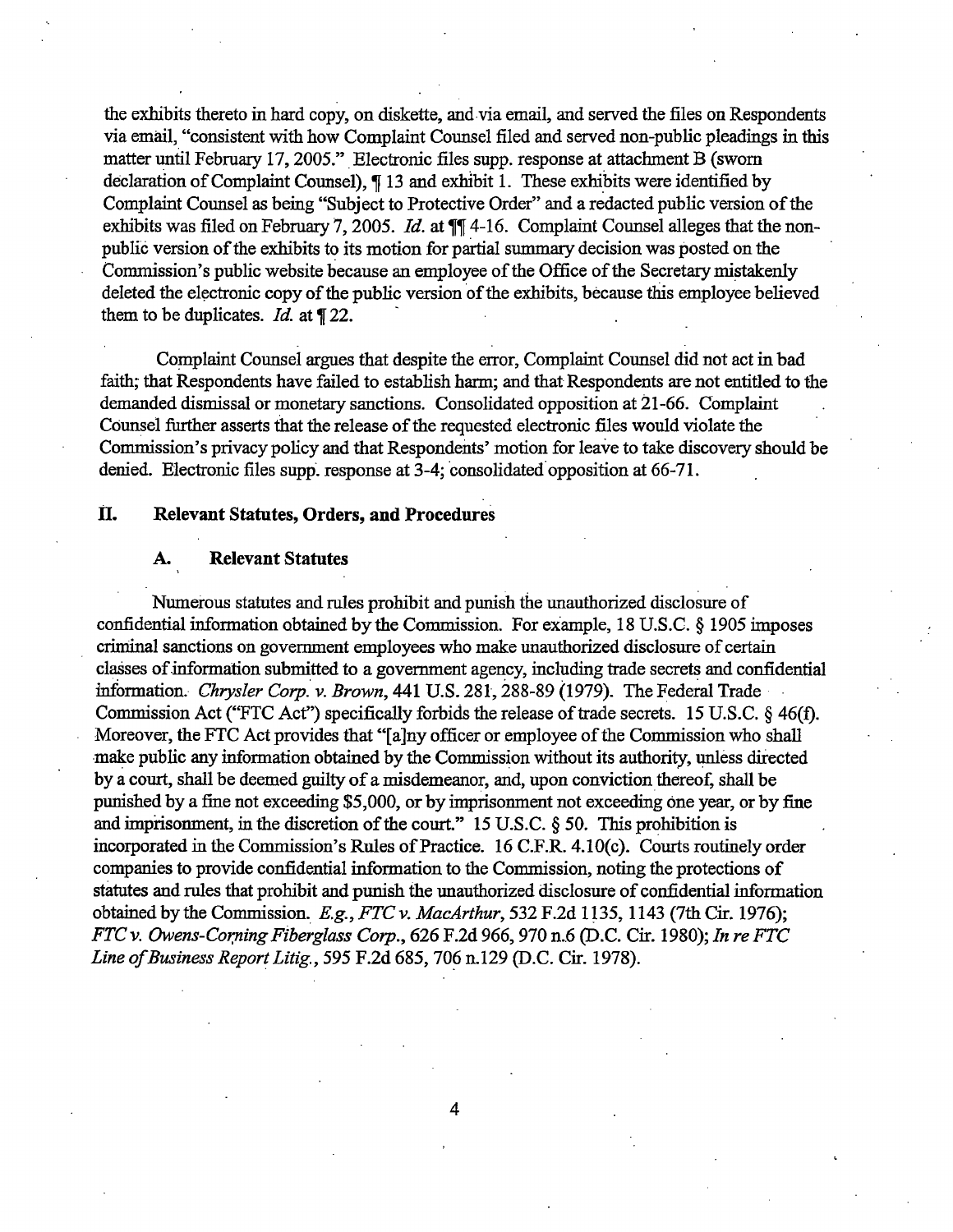# **B. Protective Order**

The first paragraph of the Protective Order, issued by the ALJ in this case on August 11, 2004, states that: "[f] or the purpose of protecting the interests of the parties and third parties in the above captioned matter against improper use and disclosure of confidential information submitted or produced in connection with this matter," the Protective Order "shall govern the handling of all Discovery Material, as hereafter defined." Protective Order at 1. The Protective Order defines "Confidential Discovery Material" to mean:

all Discovery Material that is designated by a Producing Party as confidential and that is covered by Section 6(f) of the Federal Trade Commission Act, 15 U.S.C. & 46(f), and Commission Rule of Practice § 4.10(a)(2), 16 C.F.R. § 4.10(a)(2); or Section 26(c)(7) of the Federal Rules of Civil Procedure and precedents thereunder. Confidential Discovery Material shall include non-public commercial information, the disclosure of which to Respondents or Third Parties would cause substantial commercial harm or personal embarrassment to the disclosing party.

Protective Order at definitions ¶ 20. The nonexhaustive list of examples "of information that likely will qualify for treatment as Confidential Discovery Material" includes customer names, customer contact information, trade secrets, and proprietary financial data. Protective Order at definitions [ 20.

Pursuant to the Protective Order, information may be designated by the parties as "confidential" or "restricted confidential, attorney eyes only." Protective Order at ¶ 2. The Protective Order requires that "Discovery Material, or information derived therefrom, shall be used solely by the Parties for purposes of this Matter, and shall not be used for any other purpose" and that "Confidential Discovery Material shall not, directly or indirectly, be disclosed or otherwise provided to anyone except to" a specific list of people directly involved in the proceedings. Protective Order at  $\P$  1, 4. The Protective Order contemplates sanctions for violation of the Order. Indeed, the Protective Order requires experts retained in the matter to sign a Declaration Concerning Protective Order Governing Discovery Material which states that "I am fully aware that, pursuant to Section 3.42(h) of the Commission's Rules of Practice, 16 C.F.R. § 3.42(h), my failure to comply with the terms of the Protective Order may constitute contempt of the Commission and may subject me to sanctions imposed by the Commission." Protective Order attachment; see also exhibits D and E to Complaint Counsel's Memorandum in Opposition to Respondents' Motion to Strike Complaint Counsel's Expert Witnesses and for Other Relief, filed Feb. 4, 2005 (executed declarations by Complaint Counsel's experts).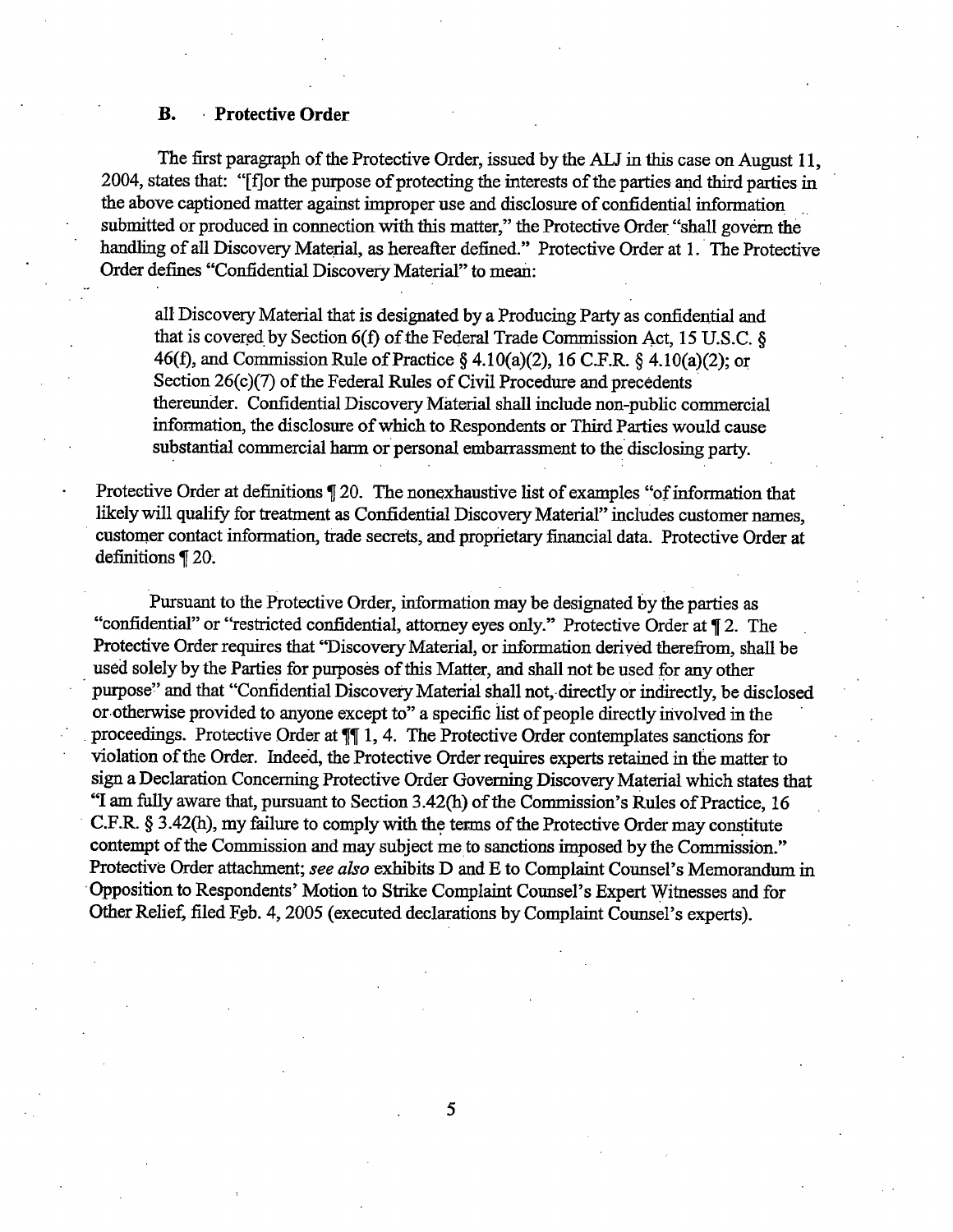# $\mathbf{C}$ Procedures for Filing Confidential Material in Pre-Trial Pleadings

The Commission's Rules of Practice outline the procedure for filing pre-trial motions that include information that is confidential, subject to a protective order. Pursuant to Rule 3.22(b), all written motions that include information subject to confidentiality protections pursuant to a protective order shall be filed in accordance with the procedures set forth in § 3.45(e). 16 C.F.R.  $\S$  3.22(b). Rule 3.45(e) states, in relevant part:

(e) When . . . confidential information is included in briefs and other submissions. If a party includes specific information that . . . is subject to confidentiality protections pursuant to a protective order in any document filed in a proceeding under this part, the party shall file two versions of the document. A complete version shall be marked . . . "Subject to Protective Order," . . . , on the first page . . . . Submitters of . . . confidential material should mark any such material in the complete versions of their submissions in a conspicuous matter, such as with highlighting or bracketing. References to ... confidential material must be supported by record citations to relevant evidentiary materials and associated ALJ ... confidentiality rulings to confirm ... confidential treatment is warranted for such material.... An expurgated version of the document, marked "Public Record" on the first page and omitting the ... confidential information and attachment that appear in the complete version, shall be filed with the Secretary within five (5) days after the filing of the complete version, unless the Administrative Law Judge or the Commission directs otherwise, and shall be served by the party on the other parties in accordance with the rules in this part. The expurgated version shall indicate any omissions with brackets or ellipses, and its pagination and depiction of text on each page shall be identical to that of the [complete] version.

# 16 C.F.R. § 3.45(e).

The Commission's Rules also mandate the format for filing pleadings with the Office of the Secretary that include confidential information. Pursuant to Rule 4.2(c)(3) regarding requirements as to form and filing of documents in an adjudicative proceeding, "the electronic copy of each . . . document containing . . . confidential material shall be placed on a diskette so labeled, which shall be physically attached to the paper original, and not transmitted by email." 16 C.F.R. § 4.2(c)(3) (emphasis added).

Through these filing rules, materials that have been labeled by a party or non-party as confidential are protected from disclosure to the public through public pleadings, even if the producing party has not yet had the opportunity to file for *in camera* treatment. Through the interim rules with requests for comments, dated April 3, 2001, the Commission amended Rule 3.22(b) to allow motions that seek pre-trial or procedural rulings and that contain confidential matter to be labeled "subject to protective order." 66 Fed. Reg. 17622 (Apr. 3, 2001). Prior to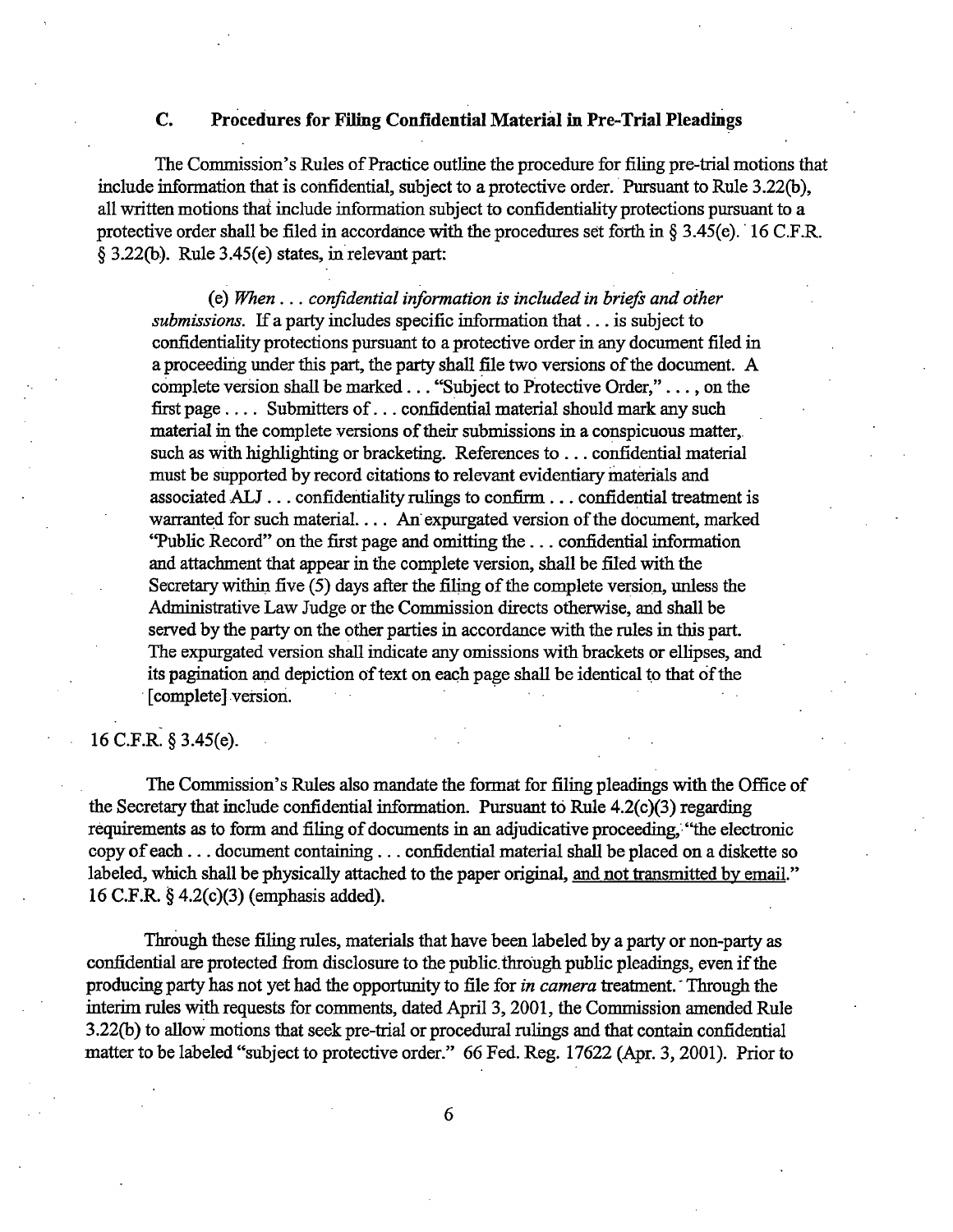the change in the Rules, parties were required to seek in camera treatment for exhibits to motions for summary decision because there was no provision for filing the documents as "subject to protective order." See In re Dura Lube Corp., 1999 FTC LEXIS 255 (Dec. 23, 1999); In re Trans Union Corp., 1993 FTC LEXIS 310 (Nov. 3, 1993). Dura Lube and Trans Union, both cited by the parties, were decided prior to the 2001 amendments to the Commission's Rules.

The 2001 amendments were designed to clarify the rules regarding the treatment of confidential information, noting that:

[p]arties have . . . incorrectly asserted in camera status for pre-trial motions or other documents that are not being 'offered into evidence.' The in camera rules do not apply to such documents. See Rule 3.45(b). Motions that seek pretrial or procedural rulings, and that contain confidential matter, should be handled under the procedures for protective orders.

66 Fed. Reg. at 17624. See also In re Rambus Inc., 2003 FTC LEXIS 27, at \*2 (Feb. 26, 2003). "The amended rule further provides that an electronic copy of each public filing in an adjudicative proceeding shall be submitted to the Commission by e-mail, while an electronic copy of an in camera or otherwise confidential filing shall be submitted to the Commission on a diskette attached to the paper original of the filing." 66 Fed. Reg. at 17624.

Thus, parties filing confidential material as part of motions for summary decision and other pre-trial motions are specifically prohibited from emailing such pleadings, and must identify the pleading as subject to a protective order on the first page, must bracket and highlight or bold the confidential material in the pleading, and must file a redacted public version of the pleading. Pursuant to the 2001 rule amendments, parties shall not file a motion for in camera treatment for confidential material included in pre-trial motions.

### Ш. **ANALYSIS**

### **Contempt Motion** A.

Complaint Counsel violated Rule 4.2(c)(3) by transmitting through email exhibits that are subject to the Protective Order on at least two separate occasions. See electronic files supp. response at attachment B (sworn declaration of Complaint Counsel), ¶13 (practice of serving motions by email); consolidated opposition at 6-7. This inappropriate conduct facilitated the violation of the ALJ's Protective Order through the posting of Respondents' confidential material on the Commission's public website. Based on these violations of the Protective Order and Commission Rules, Respondents seek a finding of contempt, dismissal of the Complaint, and monetary sanctions. Contempt motion at 5-6. While the ultimate determination of Respondents' contempt motion is certified to the Commission, the parties' arguments which relate to these proceedings, including arguments regarding the Protective Order and the documents posted on the Commission's public website, are set forth below.

 $\overline{7}$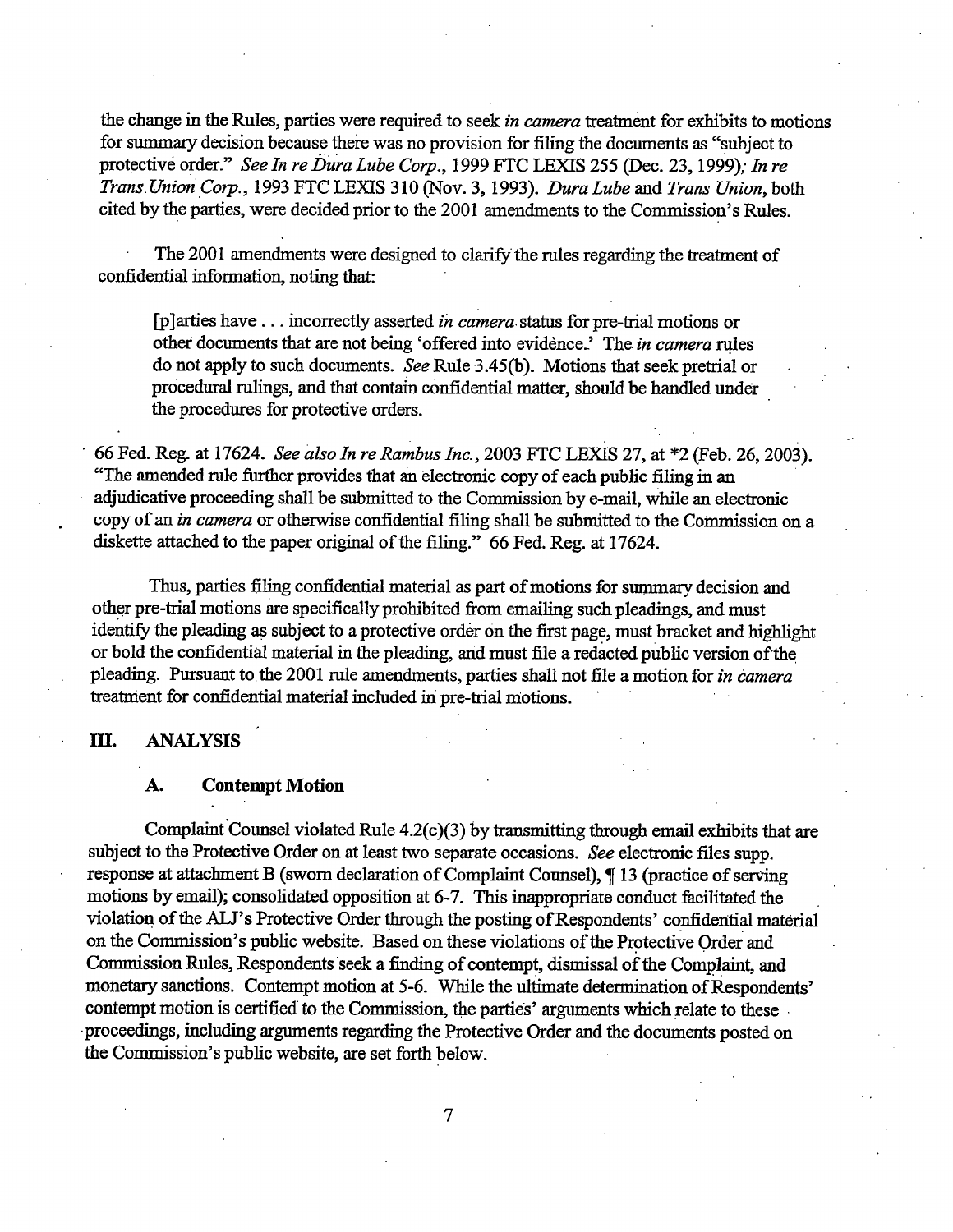### Analysis of the Parties' Arguments 1.

Respondents contend that Complaint Counsel's duty to maintain Respondents' confidential information is inviolate; that Complaint Counsel knowingly violated a legal duty owed to Respondents; that protective orders play a vital role in litigation; that Complaint Counsel's obligations under the Protective Order are clear and unmistakable; that Complaint Counsel previously violated this Court's Orders; that Complaint Counsel's instant violation of the Protective Order is egregious and demonstrates bad faith; and that there is a severe risk of irreparable harm caused by Complaint Counsel's violation of this Court's Orders, the Commission's Rules of Practice, and Respondents' rights. Contempt motion at 7-23. Complaint Counsel asserts that Respondents' contempt motion should be denied; that Respondents fail to meet their burden of proof under applicable legal standards; that Complaint Counsel did not act in bad faith; that Respondents have failed to establish harm; and that Respondents are not entitled to the demanded dismissal or monetary sanctions. Consolidated opposition at 7-66.

Complaint Counsel argues, incorrectly, that Respondents should have filed motions for in camera treatment. Electronic files supp. response at 4-7. This position represents a fundamental misunderstanding of the procedure for handling protected information during the pre-trial phase of a Part III proceeding. As discussed above, Respondents were not required to move for in camera treatment of exhibits to Complaint Counsel's motion for partial summary decision and Complaint Counsel's motion to compel because the exhibits were not being offered in evidence at trial. 16 C.F.R. § 3.45(b). See In re Piedmont Health Alliance, Inc., 2004 FTC LEXIS 60, \*7 (Mar. 16, 2004).

Complaint Counsel's arguments that the Protective Order does not protect information after the close of discovery or when Respondents over use the confidentiality designations are similarly without merit. See electronic files supp. response at 4-7. Section 14 of the Protective Order states: "The provisions of this Protective Order, insofar as they restrict the communication and use of Confidential Discovery Material shall, without written permission of the Producing Party or further order of the Administrative Law Judge hearing this Matter, continue to be binding after the conclusion of this Matter." Protective Order at ¶ 14. If the Protective Order is binding after the conclusion of the matter, it is certainly binding during the pendency of the matter. There is no question that the Protective Order applies to the exhibits at issue, as properly indicated by Complaint Counsel when filing the exhibits. Moreover, the Protective Order itself provides a procedure for challenging confidentiality designations which includes a provision that while such an application to challenge is pending "the Parties shall maintain the pre-application status of the Confidential Discovery Material." Protective Order ¶ 6. Complaint Counsel did not utilize this provision.

Complaint Counsel also makes the argument that Respondents have not suffered harm because the posted exhibits do not actually contain confidential information. Consolidated opposition at 26-60. Respondents, however, contend that they do not need to demonstrate harm. Show cause response at 1-2. Without engaging in a detailed analysis of the arguments presented,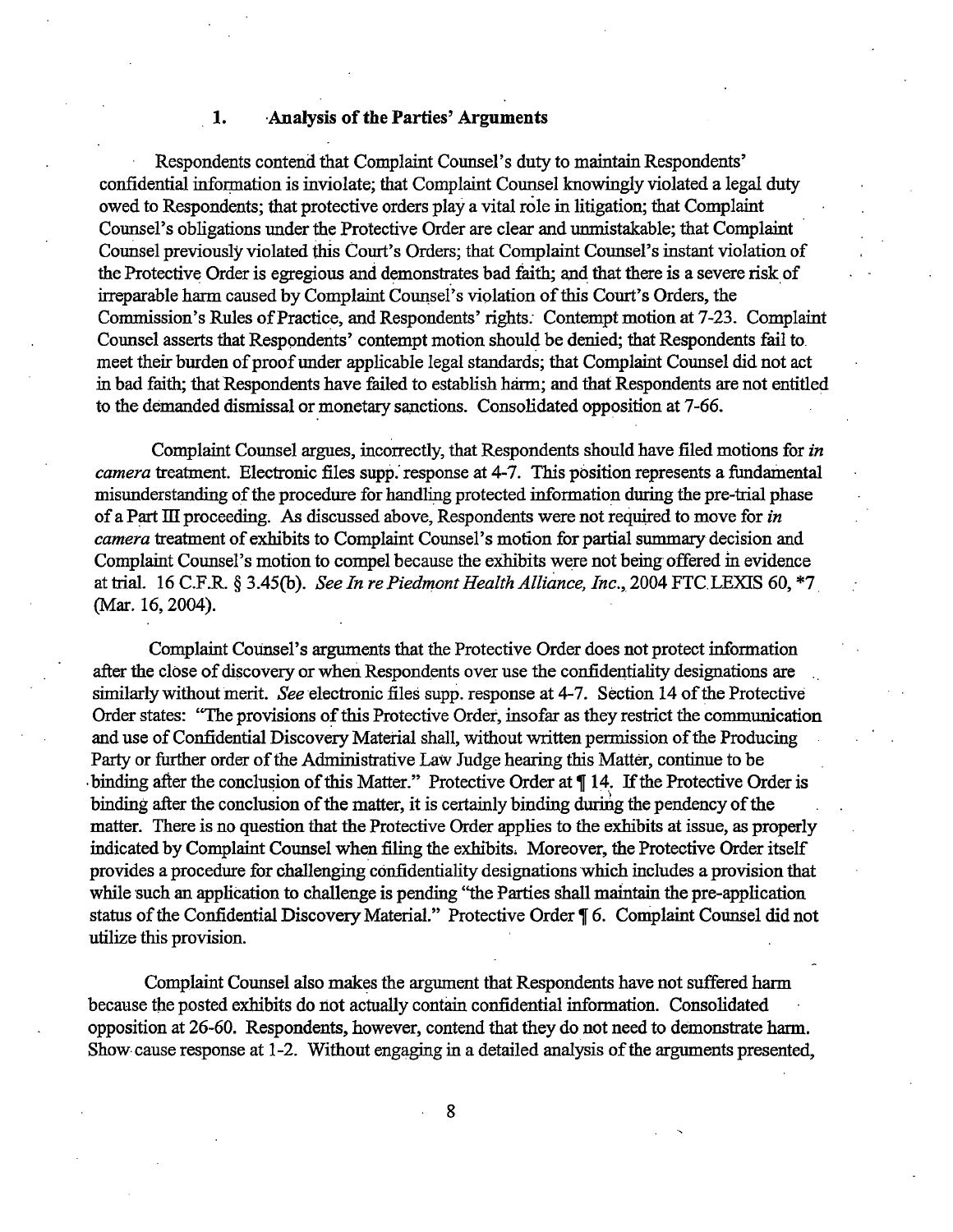which will be conducted when and if the exhibits are offered as exhibits at trial, it does appear that a number of the exhibits contain confidential information that is entitled to *in camera* treatment under the Commission's Rules and precedent. Even if some of the exhibits do not contain information rising to the level needed to merit in camera protection, Complaint Counsel has, nevertheless, violated Rule 4.2(c)(3) and the Protective Order by facilitating the dissemination to the public of material subject to the Protective Order. A review of the six challenged exhibits follows.

Exhibit 15 to Complaint Counsel's motion for partial summary decision ("Exhibit 15") and Exhibit R to Complaint Counsel's motion to compel ("Exhibit R") both contain net gross revenue and advertising expenditures by year for all six challenged products. Show cause response at 9-10, 13-14, and attached sworn declaration at  $\P$ [12-21. Although Complaint Counsel points to public information about the finances of Respondents, none of the examples cited by Complaint Counsel identify net gross revenue by product and year. Consolidated opposition at 47-51. Exhibit 45 of Complaint Counsel's motion for partial summary decision ("Exhibit 45") includes an advertising dissemination schedule. Show cause response at 12-13, and attached sworn declaration at  $\P$  25-32. Exhibit 15, Exhibit R, and parts of Exhibit 45 meet the standards for in camera treatment as confidential business records because Respondents have demonstrated by sworn declaration that disclosure of this information would result in a clearly defined, serious competitive injury to Respondents.

Exhibit 42 of Complaint Counsel's motion for partial summary decision is a balance sheet for Basic Research, which has since been renamed Ban, combined with three other firms. Show cause response at 11-12, and attached sworn declaration at  $\P$  22-24. Respondents argue that this is confidential information and "would be valuable to Respondents' competitors because it would allow the competitors to construct an accurate financial model of Respondents' business to Respondents' detriment." Show cause response, attached declaration at [23. Complaint] Counsel argues that the document is outdated and that Respondents' corporate structure has changed dramatically since this document was created. Consolidated opposition at 53-56. A review by the Court indicates that this document is over two years old and refers to the balance sheet of a company that has since been significantly restructured. As such, it does not meet the standards for in camera treatment.

Exhibit 36 to Complaint Counsel's motion for partial summary decision includes an email from an individual consumer which includes the consumer's name, email address, and personal health information. Show cause response at 10-11, and attached sworn declaration at **11** 33-36. This personal information is not relevant to these proceedings and should have been redacted by the parties. This consumer's personal information should not have been posted on the Commission's public website in clear violation of this consumer's reasonable expectation of privacy.

Exhibit 11 to Complaint Counsel's motion for partial summary decision ("Exhibit 11") includes product formulations for all six products at issue. Show cause response at 8-9, and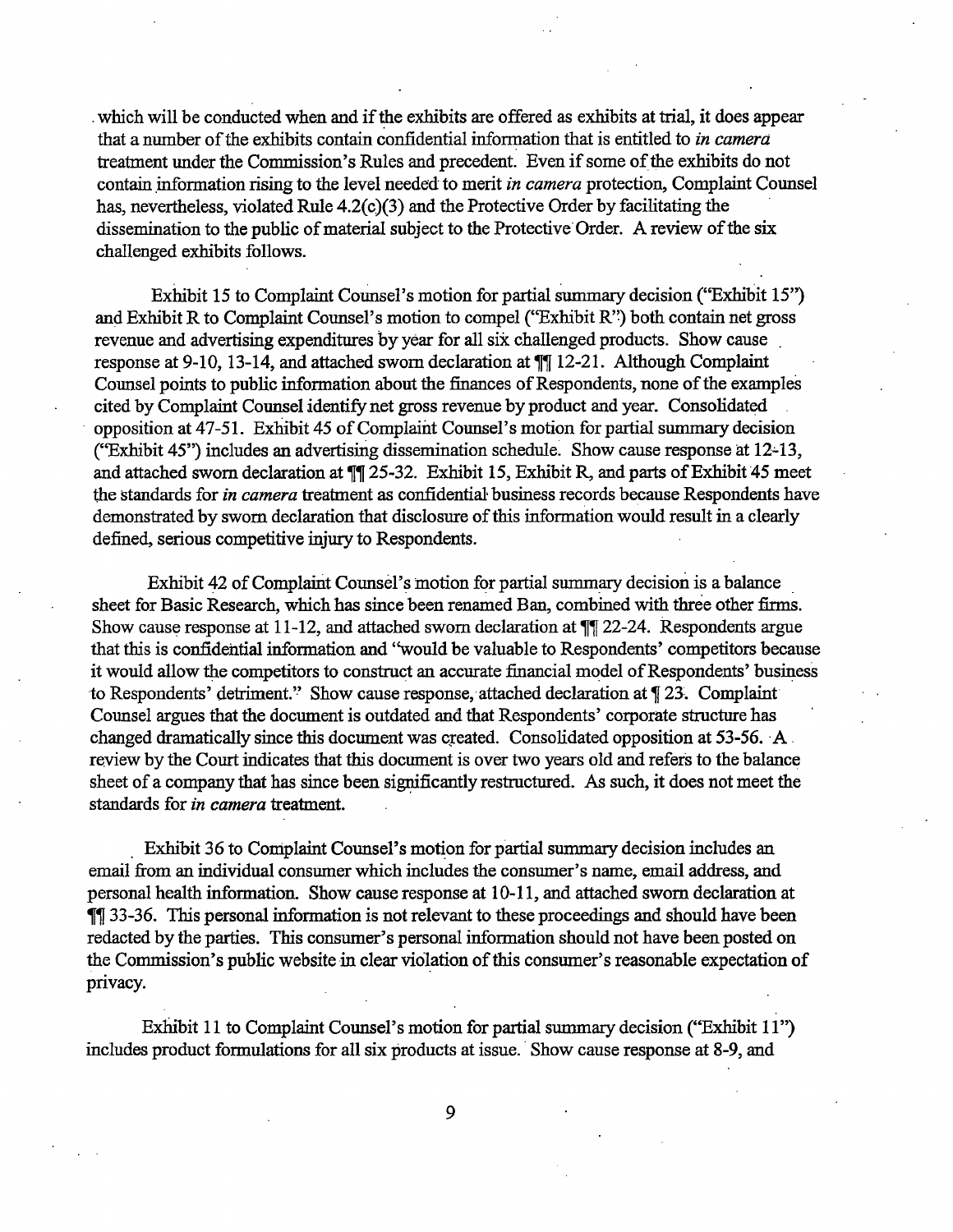attached sworn declaration at ¶ 5-11. Exhibit 11 is Respondents' response to Complaint Counsel's first set of interrogatories. Id. The interrogatories were marked by Respondents as a "Public Document" on the cover but marked as "Restricted, Confidential - Attorneys Eyes Only" on the attached product formulations. Consolidated opposition at 35-47. Thus, trade secrets that were attached by Respondents to interrogatory responses have been made public by Complaint Counsel. Complaint Counsel is on notice that the product formulations in Exhibit 11 are subject to the Protective Order and Complaint Counsel shall treat them as such in the future.

### $2.$ **Certification of Contempt Motion**

Respondents seek an order to show cause why Complaint Counsel should not be held in contempt for violation of the ALJ's Protective Order and the Commissions' Rules. Contempt motion at 23-25. Contempt proceedings are authorized by Commission Rule 3.42(h) which states:

(h) Failure to comply with Administrative Law Judge's directions. Any party who refuses or fails to comply with a lawfully issued order or direction of an Administrative Law Judge may be considered to be in contempt of the Commission. The circumstances of any such neglect, refusal, or failure, together with a recommendation for appropriate action, shall be promptly certified by the Administrative Law Judge to the Commission. The Commission may make such orders in regard thereto as the circumstances may warrant.

16 C.F.R. § 3.42(h). In addition, pursuant to Commission Rule 3.22(a), "[t]he Administrative Law Judge shall certify to the Commission any motion upon which he or she has no authority to rule." 16 C.F.R. § 3.22(a); see also Commission Rule 3.42(c)(10) stating that Administrative Law Judges have the authority to "certify questions to the Commission for its determination." 16 C.F.R.  $§ 3.42(c)(10)$ .

Here, the information that was disclosed to the public through the Commission's public website was clearly subject to the Protective Order and entitled to protection under the Protective Order. Therefore, Complaint Counsel's conduct, which violated Commission Rule 4.2(c)(3), resulted in a violation of the Protective Order. Respondents' Contempt motion must be certified to the Commission pursuant to Rule 3.42(h) because Complaint Counsel failed to comply with the Commission's Rules and the ALJ's Protective Order, regardless of fault, as detailed above and further described in the pleadings and sworn declarations of the parties. As a result, Respondents' trade secrets and confidential business records, as well as the personal information of an individual consumer, were posted on the Commission's public website. Thus, Complaint Counsel may well be in contempt of the Commission under the circumstances presented. Therefore, certification of the question pursuant to Rule 3.42(h) is appropriate.

Furthermore, Respondents' request to dismiss the Complaint may not be inappropriate given the facts established thus far. However, that determination, as well as Respondents'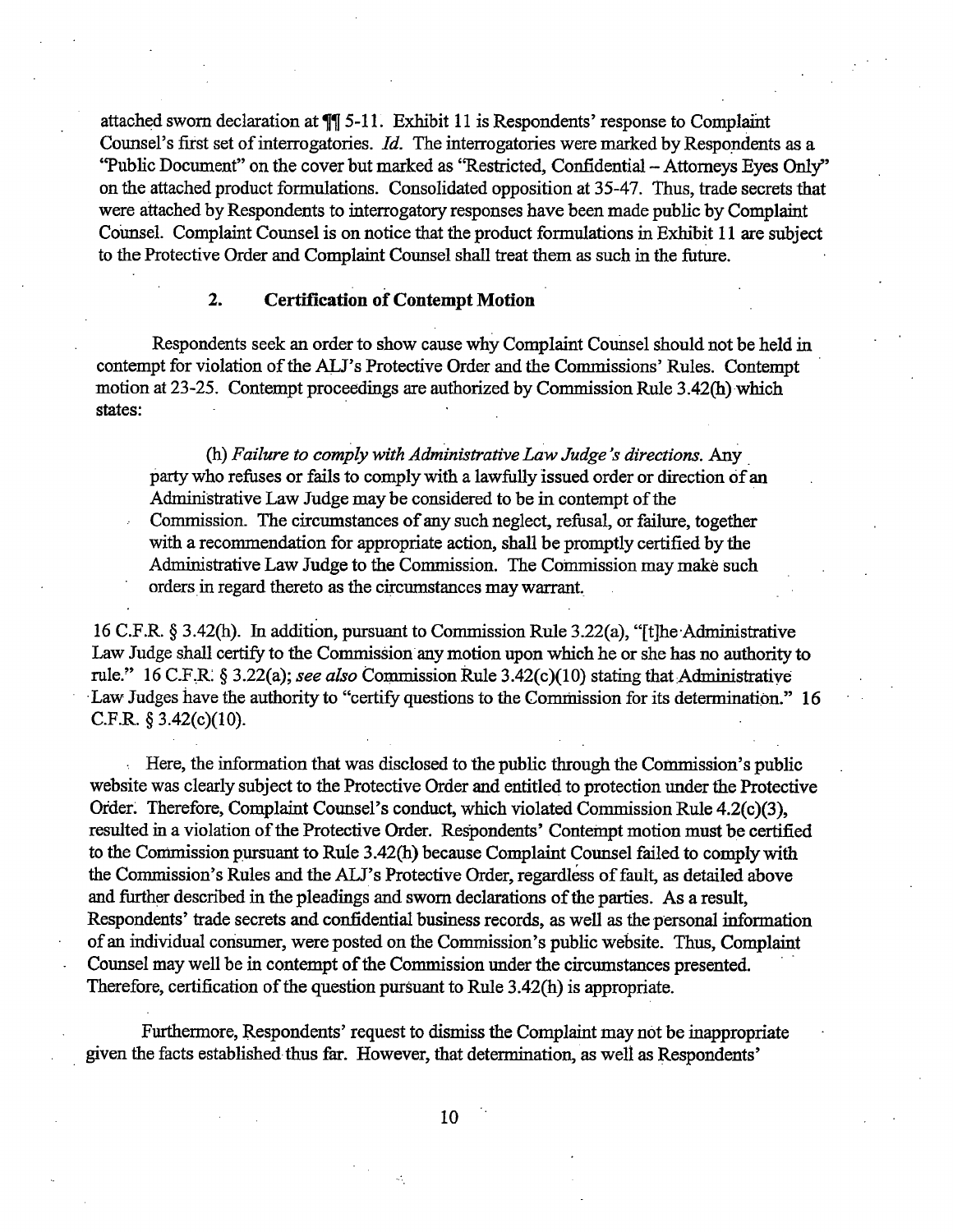request for monetary sanctions, are certified to the Commission as these sanctions are beyond the authority of the ALJ. 16 C.F.R. § 3.22(a); Drug Research Corp., 1963 FTC LEXIS 43, at \*36-37. Respondents contend that there is evidence of a "systemic [agency] problem that transcends this proceeding" and Complaint Counsel, through its sworn declarations, implicates other employees and components of the Commission. Electronic files supp. response, attachment B (sworn declaration of Complaint Counsel),  $\P\P$  13, 22; contempt motion at 5-6; consolidated opposition at 30 n.21 (stating that the posting did not occur "solely due to acts performed by, or at the direction of, Complaint Counsel"). Indeed, it appears that violations of the Commission's Rules and the ALJ's Protective Order may well extend beyond Complaint Counsel. Therefore, certification to the Commission is required pursuant to Rules 3.22(a) and 3.42(c)(10). 16 C.F.R.  $\S$ § 3.22(a), 3.42(c)(10).

### В. **Electronic Files Motion**

Respondents Basic Research and Ban filed a motion seeking an order requiring the Commission to provide Respondents with electronic files showing who accessed Respondents' confidential information while it was on the Commission's public website. Electronic files motion at 1-4. Respondents requested the electronic files to determine who accessed Respondents' confidential information; to contact all such persons and notify them that the disclosure of Respondents' trade secrets was inadvertent; to attempt to have all such persons execute a non-disclosure agreement; and to seek injunctive relief against all persons who accessed Respondents' trade secrets and other highly confidential information and who refuse to execute a non-disclosure agreement. Electronic files motion at 3. Respondents seek all web server files, including without limitation the transfer log, access log, error log, and referrer log; the system security log, "wtmp" file, "utmp" file, and "failedlogin" file; and a copy of the electronic mirror. Electronic files motion at 2-3.

Complaint Counsel contends that it has provided Respondents with a copy of the electronic mirror and that, after consultation with the Commission's General Counsel's office, it has been advised that the Commission's privacy policy prohibits disclosure of the requested electronic files. Electronic files supp. response at 3-4. As with the previous motions, Complaint Counsel argues that Respondents' confidential information has not been granted in camera status. Electronic files supp. response at 3-7. As discussed above, this argument is misplaced and is rejected.

Complaint Counsel further argues that the electronic files may not indicate who accessed the information posted on the website, but may, instead, indicate only the identity of the service provider. Electronic files supp. response at 3-4. Respondents contend that they should not be denied the electronic files solely because the files may be incomplete. Electronic files renly at 8. The issue of whether the electronic files should be released to Respondents should not depend upon the content of the information found in those electronic files. Respondents should be permitted to take every reasonable and legal step necessary to protect their competitive position with respect to released trade secrets and confidential business documents.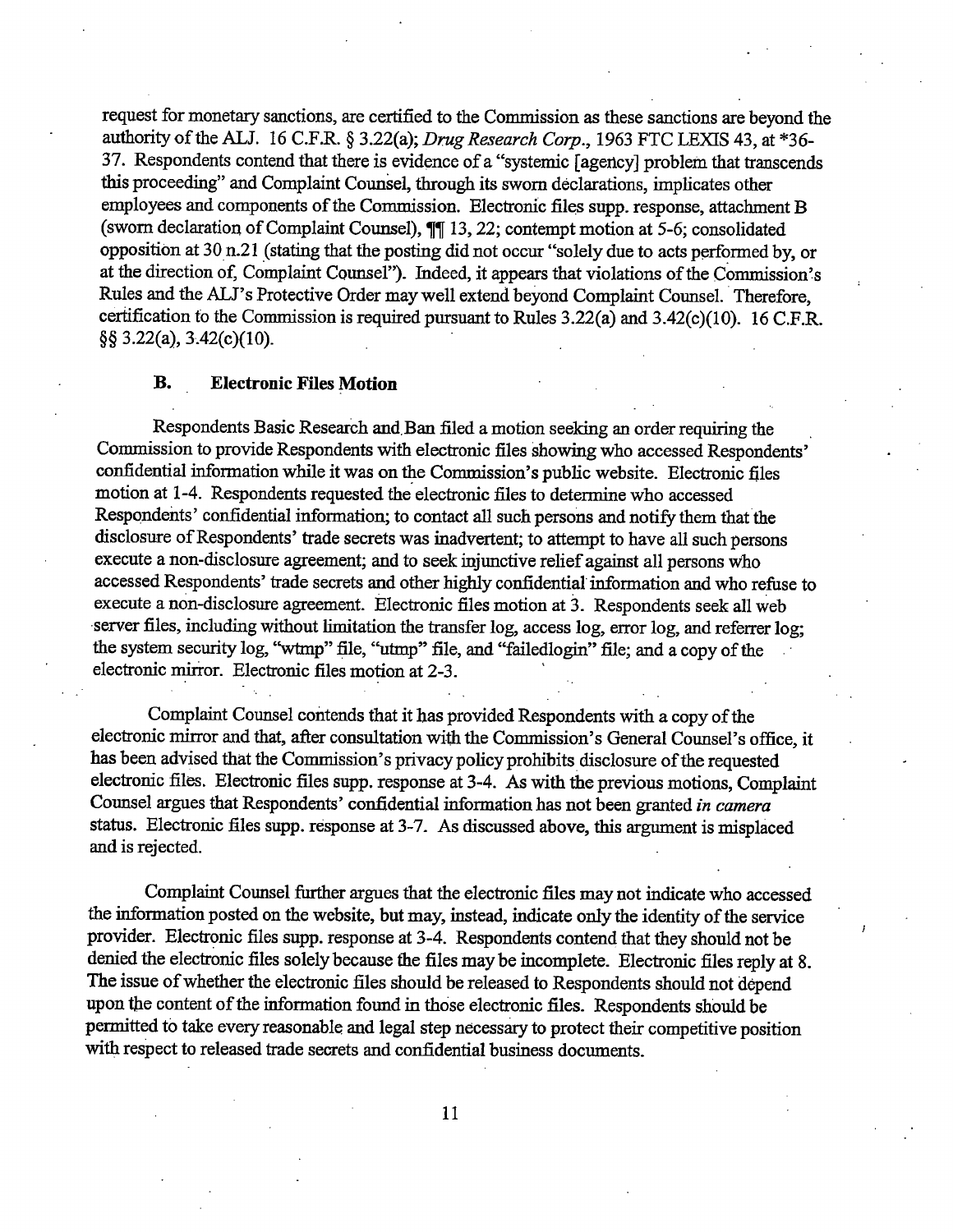However, the release of the electronic files may violate the Commission's privacy policy. Electronic files supp. response at 3-4. Respondents have provided no basis to suggest that issuance of an order granting such release is within the authority of the Administrative Law Judge. Pursuant to Rule 4.11(h), only the General Counsel may authorize Commission staff to disclose information from Commission records not currently available to the public. 16 C.F.R. 8 4.11(h). As previously noted, Commission Rule 3.22(a) provides that "[t]he Administrative Law Judge shall certify to the Commission any motion upon which he or she has no authority to rule, accompanied by any recommendation that he or she may deem appropriate." 16 C.F.R. § 3.22(a). See also 16 C.F.R. § 3.42(c)(10). Because proper resolution of these issues can be made only by the Commission, Respondents' electronic files motion requires certification to the Commission.

# **Discovery Motion** C.

Respondents seek additional discovery on the issue of Complaint Counsel's violation of the Protective Order. Discovery motion at 1-2. Specifically, Respondents seek depositions of three members of Complaint Counsel, a member of the Office of the Secretary, and documentary evidence including: a personnel file; all communications regarding this incident; all policies, procedures, manuals, or similar concerning the handling of confidential materials; and all opinions, memoranda, or similar materials concerning the Commission's privacy policy. Discovery motion at 9-13.

Complaint Counsel contends that Respondents' request for discovery should be denied because Respondents' requested discovery is not material to the claims or defenses in this action and because Complaint Counsel has already provided detailed sworn statements. Consolidated opposition at 66-71.

Respondents' motion seeks discovery of members of Complaint Counsel and other Commission employees. Discovery motion at 9-13. Generally, requests for testimony, pursuant to compulsory process, of Commission employees in cases in which the Commission is not a party require notice to the General Counsel. 16 C.F.R. § 4.11(e). In addition, the issues raised by Respondents' discovery motion are intertwined with the other motions addressed in this Order which the Court has determined it has no authority to resolve pursuant to Commission Rule 3.22(a). 16 C.F.R. § 3.22(a). See also 16 C.F.R. § 3.42(c)(10). Accordingly, Respondents' motion for additional discovery is certified to the Commission.

## IV. **CONCLUSIONS**

For the above stated reasons and pursuant to Commission Rules 3.22(a), 3.42(c)(10), and 3.42(h), it is hereby **ORDERED** that Respondents' three motions: (1) seeking a finding of contempt against Complaint Counsel, seeking dismissal of the Complaint, and seeking monetary sanctions; (2) seeking an order compelling the Commission to provide Respondents with electronic files showing who accessed Respondents' confidential information while it was on the